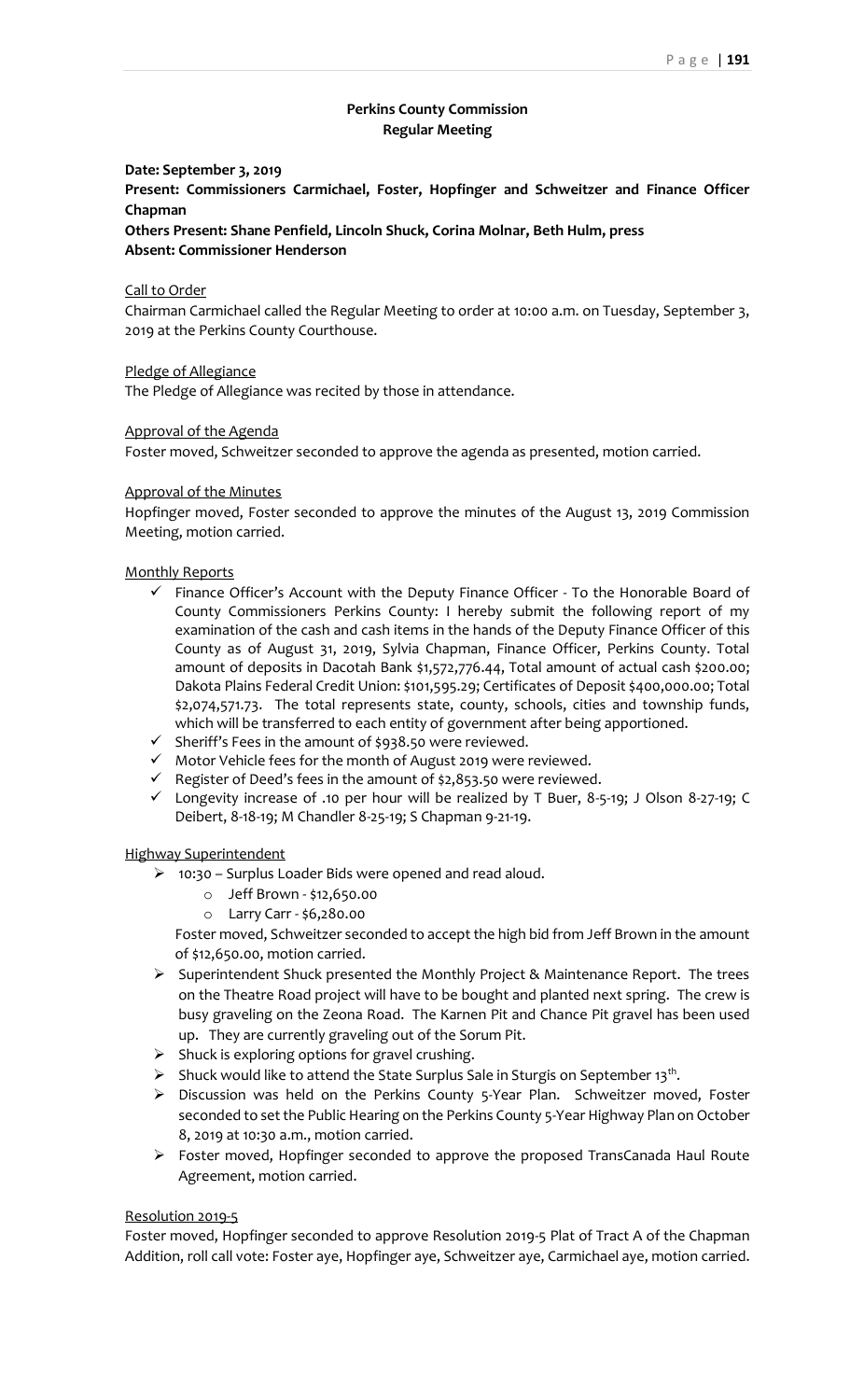# *Resolution 2019-5 Plat of Lot A Of the Chapman Addition To Perkins County, South Dakota Located in the W1/2SW1/4 of Section 9 and in the W1/2W1/2 of Section 16 Township 20 North, Range 12 East of the B.H.M. Perkins County, South Dakota*

*Be it resolved by the County Commission of Perkins County, South Dakota that the Plat of Lot A of the Chapman Addition to Perkins County, South Dakota as located in the W1/2 SW1/4 of Section 9 and in the W1/2W1/2 of Section 16, Township 20, Range 12 East of the B.H.M., Perkins County South Dakota having been examined, is hereby approved in accordance with the provisions of South Dakota Compiled Law, Chapter 11-3, and any amendments thereof.*

## Resolution 2019-6

Carmichael moved, Foster seconded to approve Resolution 2019-6 Plat of Bison Cemetery Lot 1, 2 & 3, roll call vote: Hopfinger aye, Schweitzer aye, Foster aye, Carmichael aye, motion carried.

# **Resolution 2019-6 Plat of Bison Cemetery Lot 1, Bison Cemetery Lot 2 and Bison Cemetery Lot 3 Located in the NW1/4 of Section 7 and in the SW1/4 of Section 6 Township 18 North, Range 14 East – Black Hills Meridian Perkins County, South Dakota**

Be it resolved by the County Commission of Perkins County, South Dakota that the Plat of Bison Cemetery Lot 1, Bison Cemetery Lot 2 and Bison Cemetery Lot 3, Located in the NW1/4 of Section 7and in the SW1/4 of Section 6, Township 18 North, Range 14 East – Black Hills Meridian, Perkins County, South Dakota having been examined, is hereby approved in accordance with the provisions of South Dakota Compiled Law, Chapter 11- 3, and any amendments thereof.

## Resolution 2019-7

Foster moved, Schweitzer seconded to approve Resolution 2019-7 Plat of Lots 20-27 of the Johnson Addition Located in the NW1/4 of Section 7 and in the SW1/4 of Section 6 Township 18 North, Range 14 East – Black Hills Meridian, Perkins County, South Dakota, discussion held. Roll call vote: Schweitzer nay, Foster nay Hopfinger nay, Carmichael nay, Resolution failed.

## New Hires

- ➢ Foster moved, Hopfinger seconded to approve the hiring of Brett Peacock at a wage of \$13.24 per hour effective 07-24-2019, motion carried.
- ➢ Schweitzer moved, Foster seconded to approve the hiring of Moriah Even as a noncertified jailer at a wage of \$12.20 per hour effective 7-14-19, motion carried.
- $\triangleright$  Foster moved, Hopfinger seconded to approve the hiring of Bridget Keller as the Perkins County Veteran Service Officer at a wage of \$14.19 per hour effective 8-22-19, motion carried.

## Boiler Repair

Schweitzer moved, Foster seconded to accept Johnson Control's proposal for the repair of the pressure relief valve on the courthouse boilers, motion carried.

## **Surplus**

Foster moved, Hopfinger seconded to surplus the school chalk board, motion carried.

## 2020 Annual Budget Hearing

Chairman Carmichael declared the budget hearing open. There were no persons present to address the provisional budget. Schweitzer moved, Foster seconded to Approve Resolution 2019- 8, roll call vote: Schweitzer aye, Foster aye, Hopfinger aye, Carmichael aye, motion carried. The general fund tax call has been increased by 4.6% of the 5.8% growth and CPI available. 1.2% CPI will